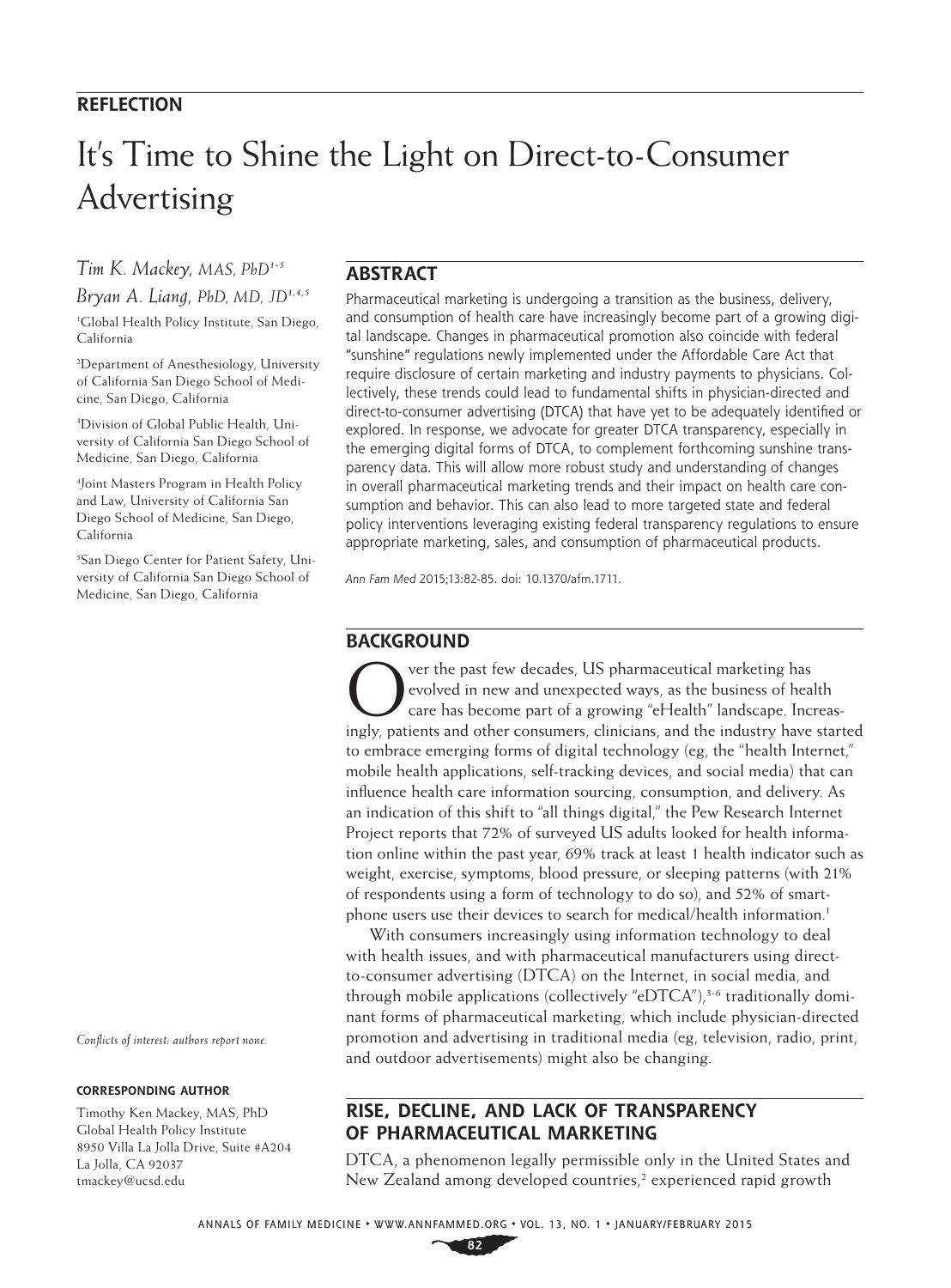in the United States when the US Food and Drug Administration (FDA) first liberalized its use in the 1980s and 1990s.7 An estimated 330% rise in DTCA spending from 1996 to 2005 coincided with a wave of new FDA drug approvals, including approvals of "blockbuster" drugs such as Lipitor, Nexium, and Vioxx.8 This led to a proliferation of drug advertisements on TV and in print to which the vast majority of Americans were exposed, likely prompting patients to request a promoted drug from their physician. $9,10$ After hitting a peak of \$5.89 billion in 2006, DTCA began to decline, with spending estimated to be \$4.37 billion in 2010. This decrease has largely been attributed to dwindling drug pipelines, blockbuster patent expirations, and the recent global economic slowdown, $11-13$  although certain subcategories (eg, television) are experiencing sharper declines than others (eg, the Internet).11

Proponents emphasize DTCA's potential to educate consumers, while critics argue that DTCA leads to overemphasis on benefits vs risks, inappropriate prescribing, and increased national drug expenditures. $8-10$ Some have called for a complete ban on DTCA, while others have called for a temporary moratorium on new drug approvals, pointing out that many blockbuster drugs aggressively marketed through DTCA were later discovered to have adverse or harmful effects—some severe enough to result in their withdrawal, as in the case of Vioxx.<sup>8,10,14</sup>

Though DTCA has been the subject of debate, one inconvenient fact has made it difficult for researchers and policy makers to assess its economic and health impact: lack of transparency and public reporting of DTCA data. Though attempts have been made to quantify overall pharmaceutical promotion accurately, issues regarding its proprietary nature, the need to source information from third-party marketing firms and data analysis firms rather than directly from advertisers, and the lack of regulation requiring public reporting and transparency have all limited evidencebased assessment.15 This specifically includes DTCA expenditure data (notably for eDTCA), with information available almost exclusively from proprietary and fee-based marketing firms that differ in reported estimates. These firms generally conduct surveys and monitor promotion from samples of national media data sources for data collection.

#### **SHINING THE LIGHT ON PHYSICIAN-DIRECTED PROMOTION, BUT NOT DTCA?**

The "Transparency Reports and Reporting of Physician Ownership or Investment Interests" section of the US Affordable Care Act, commonly called "The

Sunshine Act," which has given rise to the Centers for Medicare & Medicaid Services (CMS) Open Payments system, will in 2014 expose a large category of pharmaceutical marketing expenditures to public scrutiny for the first time.<sup>16</sup> The law mandates that drug and device manufacturers now publicly report certain payments made to physicians and teaching hospitals (including entertainment, gifts, food, travel, consulting fees, honoraria, education or conference fees, and other forms of "transfers of value") annually, with monetary penalties for noncompliance.<sup>16</sup> This policy change, largely a response to concerns over physicianindustry conflicts of interest, will provide detailed and validated data regarding important forms of national physician-directed promotion expenditures that will be public and freely available.<sup>16</sup>

Missing from this potentially groundbreaking legislation, however, are any requirements for transparency and reporting of DTCA expenditures by industry. Specifically, the regulations only cover certain forms of promotion directed to licensed physicians and teaching hospitals, *not* promotion directed to the consumer. Pharmaceutical DTCA is different from other forms of consumer marketing in that consumers do not directly purchase promoted pharmaceutical products as they do other consumer goods. Instead, pharmaceuticals require appropriate consultation and monitoring by healthcare professionals for use and dispensing; hence, DTCA content must be appropriately understood and regulated to ensure that it facilitates appropriate interactions between patients and physicians that balance the risks and benefits of treatment.<sup>8</sup>

The Sunshine Act is primarily aimed at curtailing gifts and favors to individual physicians, so it may have limited impact on certain forms of physician detailing, specifically those detailing encounters that do not involve a transfer of value or are nonreportable (e.g. involve a transfer of value less than \$10, or \$100 in the aggregate for a calendar year). Nor does it address drug sampling, which can also lead to physician-industry marketing encounters.17 Further, the act will not prevent broader physician-directed marketing through medical journals, medical websites (eg, WebMD) and through advertising embedded into mobile apps such as Epocrates.<sup>18</sup> Hence, it is likely that physician-directed pharmaceutical marketing will simply shift to more subtle forms of promotion that are difficult to detect, not reportable, or emerging in new and largely unregulated media such as the Internet.

Changes in physician-directed promotion as a result of transparency requirements could also overlap with changes in DTCA strategies now focusing on meeting consumers where they predominantly search for and consume health information: online.<sup>1</sup> Innova-

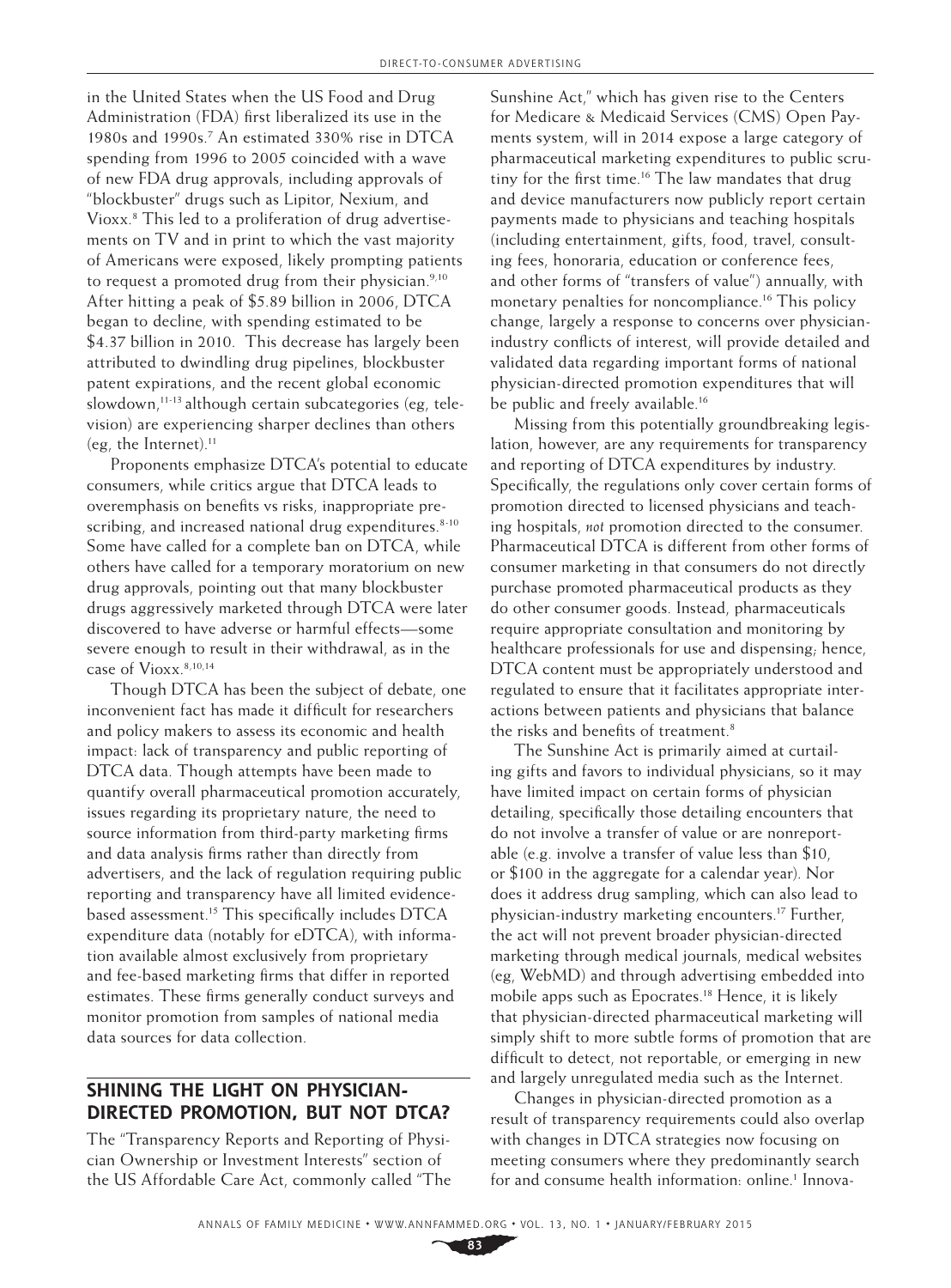| Table 1: Proposed Public DTCA Disclosure Categories |                                                                                               |
|-----------------------------------------------------|-----------------------------------------------------------------------------------------------|
| <b>DTCA Data Category</b>                           | <b>Description</b>                                                                            |
| Expenditure amount                                  | Monetary value (\$USD) for promotion for each marketing<br>medium utilized                    |
| Category of DTCA                                    | Product claims ad, reminder ad, help-seeking ad                                               |
| Marketing medium                                    | TV, radio, print, outdoor, Internet, Internet-social media,<br>prescription drug coupon, etc. |
| Language                                            | Language(s) utilized in DTCA                                                                  |
| Location                                            | Name of country/state DTCA is limited to/disseminated in                                      |
| Time                                                | Length (in days) of DTCA promotional campaign                                                 |
| Product class                                       | Pharmaceutical, biological, medical device, etc.                                              |
| Therapeutic category                                | Therapeutic category of DTCA product                                                          |
| Disease associated                                  | Disease information associated with DTCA                                                      |
| Name of product                                     | Branded or proprietary name of DTCA product                                                   |

sionals, and policy makers should collectively advocate for greater transparency of DTCA to better understand its influence on pharmaceutical and health care utilization and consumer behavior. Physicians play an important role in advocating for this change because their clinical practice and relationship with patients could be the most adversely affected and because of the heightened need for physicians to guide patients concerning DTCA claims. Hence, we believe this is an opportune time to leverage the Sunshine Act to finally shed light on DTCA.

tive eDTCA tactics are being used more frequently tactics such as offering electronic prescription drug coupons and marketing to consumers through patientengagement Web portals.<sup>6,19</sup> So far, eDTCA is not regulated well by the FDA, which released draft guidance on the use of "interactive promotional media" by industry only recently, in early 2014, and the draft is subject to further comments and finalization.<sup>20,21</sup> The nature of the Internet means that eDTCA has the ability to cross country borders and spread globally, despite its prohibition in almost all countries.4 Hence, increased use of eDTCA could have global public health consequences, especially if not well identified and regulated.

Without reliable and accessible data on DTCA and eDTCA promotional expenditure, it will be difficult to compare changing trends in physician-directed promotion with trends in DTCA spending. To get a clearer picture of the overall impact of pharmaceutical promotion in the changing digital health landscape, stakeholders should demand increased transparency of DTCA. We propose some initial DTCA disclosure requirements to meet these goals (Table 1). These data fields could be reported in a public online database similar to the CMS Open Payments system using a similar infrastructure to lower implementation costs.

Policy reform to mandate DTCA transparency could be pursued at the state and federal level. As has already happened in states such as Minnesota, Vermont, Maine, and West Virginia, state legislators eager to understand the health and economic impact of DTCA could enact state legislation requiring disclosure of DTCA expenditures targeted at their residents (a requirement not preempted by the Sunshine Act).16,22 Another option is to seek clarification on whether the statutory language of the Sunshine Act permits CMS to add DTCA reporting as a new reportable category under existing regulations.16

Consumers, public health and health care profes-

**To read or post commentaries in response to this article, see it online at http://www.annfammed.org/content/13/1/82.**

**Key words:** direct-to-consumer advertising; Sunshine Act; physician payments; conflicts of interest; health marketing and promotion; health policy; eHealth

Submitted June 4, 2014; submitted, revised, July 25, 2014; accepted September 1, 2014.

#### **REFERENCES**

- 1. Pew Research Internet Project. Health Fact Sheet. http://www.pew internet.org/fact-sheets/health-fact-sheet/. Published 2013. Accessed Apr 29, 2014.
- 2. Mackey TK, Liang BA. Pharmaceutical digital marketing and governance: illicit actors and challenges to global patient safety and public health. *Global Health*. 2013;9(1):45.
- 3. Liang BA, Mackey TK. Prevalence and Global Health implications of social media in direct-to-consumer drug advertising. *J Med Internet Res*. 2011;13(3):e64.
- 4. Liang BA, Mackey T. Direct-to-consumer advertising with interactive internet media: global regulation and public health issues. *JAMA*. 2011;305(8):824-825.
- 5. IMS Institute for Healthcare Informatics. Engaging Patients Through Social Media. http://www.imshealth.com/deployedfiles/imshealth/ Global/Content/Corporate/IMS%20Health%20Institute/Reports/ Secure/IIHI\_Social\_Media\_Report\_2014.pdf. Published Jan 2014.
- 6. Collier R. Patient engagement or social media marketing? *CMAJ*. 2014;186(8):E237-E238.
- 7. Palumbo FB, Mullins CD. The development of direct-to-consumer prescription drug advertising regulation. *Food Drug Law J*. 2002;57(3):423-443.
- 8. Liang BA, Mackey T. Reforming direct-to-consumer advertising. *Nat Biotechnol*. 2011;29(5):397-400.
- 9. Donohue JM, Cevasco M, Rosenthal MB. A decade of direct-toconsumer advertising of prescription drugs. *N Engl J Med*. 2007; 357(7):673-681.
- 10. Kravitz RL, Bell RA. Direct-to-consumer advertising of prescription drugs: balancing benefits and risks, and a way forward. *Clin Pharmacol Ther*. 2007;82(4):360-362.
- 11. Kornfield R, Donohue J, Berndt ER, Alexander GC. Promotion of Prescription Drugs to Consumers and Providers, 2001–2010. *PLoS One*. 2013;8(3):e55504. [http://www.plosone.org/article/](http://www.plosone.org/article/info%3Adoi%2F10.1371%2Fjournal.pone.0055504) [info%3Adoi%2F10.1371%2Fjournal.pone.0055504.](http://www.plosone.org/article/info%3Adoi%2F10.1371%2Fjournal.pone.0055504) Published Mar 4, 2013.

ANNALS OF FAMILY MEDICINE ✦ WWW.ANNFAMMED.ORG ✦ VOL. 13, NO. 1 ✦ JANUARY/FEBRUARY 2015